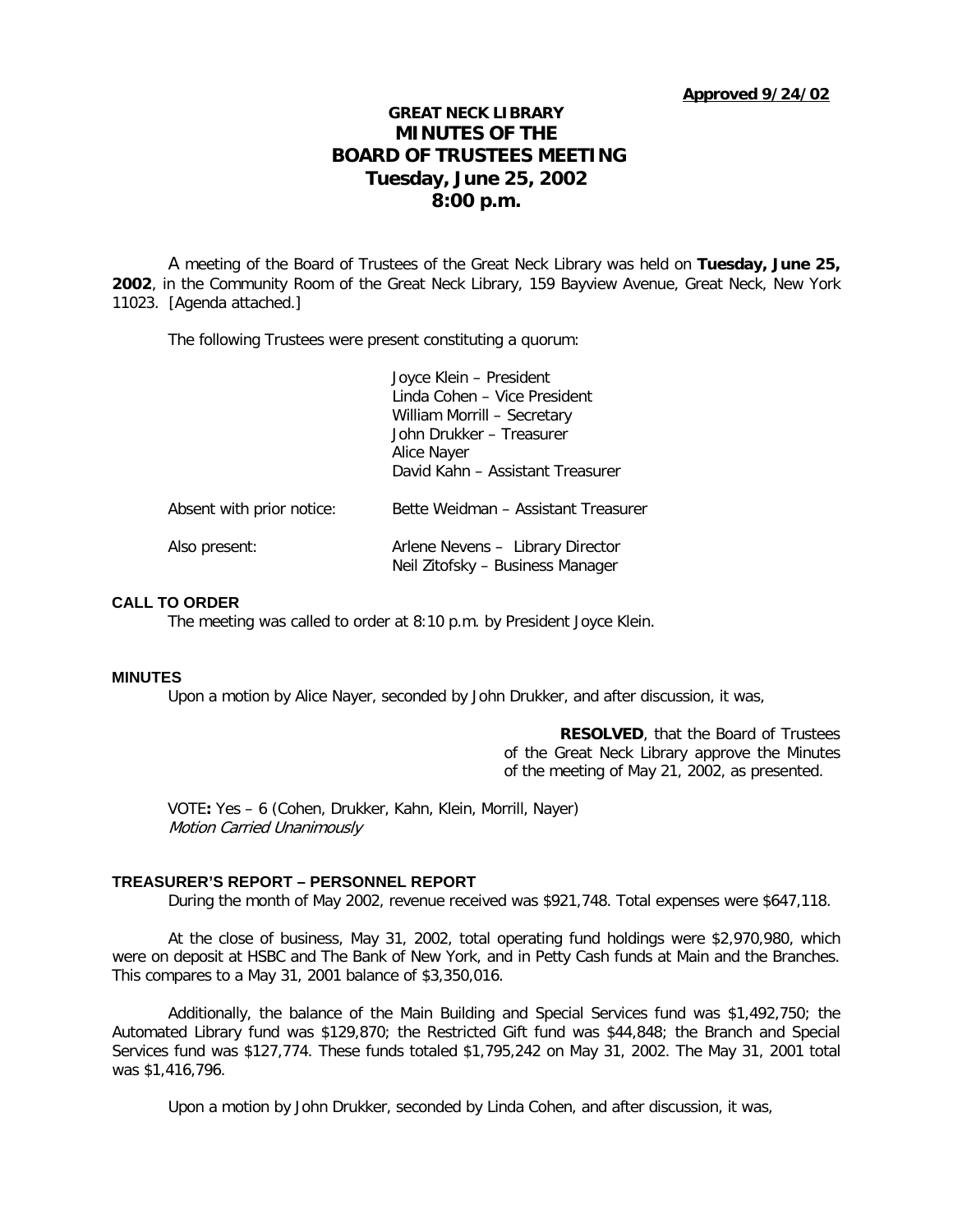**RESOLVED,** that the Board of Trustees of the Great Neck Library accept the June 25, 2002, Treasurer's Report with the Personnel Changes of May 16, 2002 through June 20, 2002.

### VOTE**:** Yes – 6 (Cohen, Drukker, Kahn, Klein, Morrill, Nayer) Motion Carried Unanimously

Upon a motion by John Drukker, seconded by Linda Cohen, and after discussion, it was,

**RESOLVED,** that the Board of Trustees of the Great Neck Library authorize the Treasurer to pay the persons named in the Check Register dated May 17, 2002 through June 20, 2002, Paid-Checks numbered 24776 through 24876 and To-Be-Paid Checks numbered 24877 through 24989, the sums set against their respective names, amounting in the aggregate to \$203,601.44.

VOTE**:** Yes – 6 (Cohen, Drukker, Kahn, Klein, Morrill, Nayer) Motion Carried Unanimously

# **Budget Reallocation**

Upon a motion by Linda Cohen, seconded by Alice Nayer, and after discussion, it was,

**RESOLVED,** that the Board of Trustees of the Great Neck Library authorize the reallocation of \$3,000 from the Travel-Conferences budget line and \$3,000 from the Property/Liability Insurance budget line, to total \$6,000 into the Local Travel and Meetings budget line of the 2002 operating budget.

VOTE**:** Yes – 6 (Cohen, Drukker, Kahn, Klein, Morrill, Nayer) Motion Carried Unanimously

# **REPORTS**

### **Director's Report** (attached hereto).

The Director also reported that, at a staff meeting held June 19, 2002, staff was asked to be creative in coming up with ideas for the planning and visioning of the future of the Great Neck Library. They came up with some good ideas which will be culled, prioritized and then relayed to the architect to incorporate in the renovation project. To this effect, a mission statement will be created.

**Main Building Committee** (attached hereto).

Public Comment: Ralene Adler

#### **Branch Committee**

The Branch Committee met on June 10, 2002 at the Station Branch Library.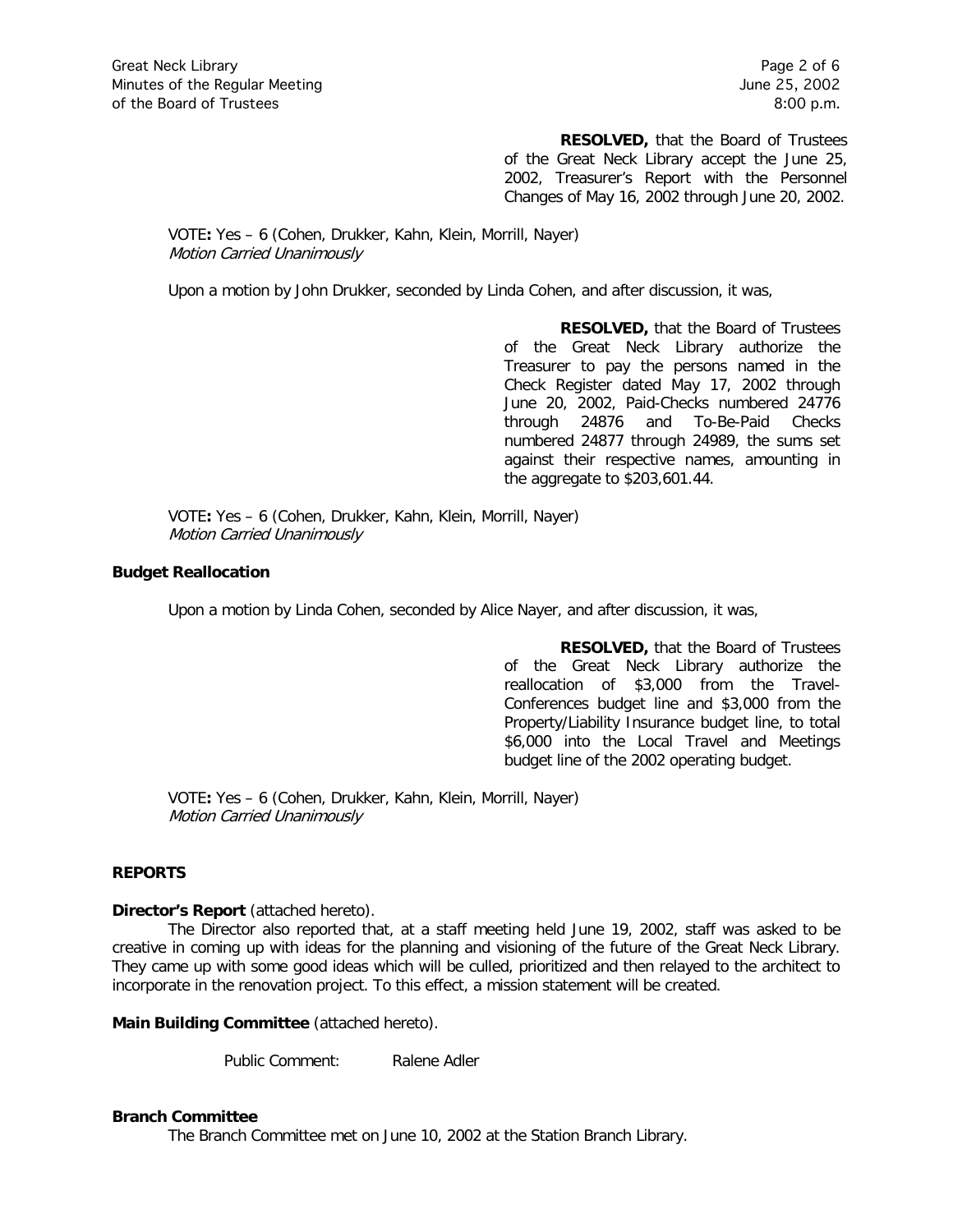### **OLD BUSINESS**

#### **Photocopiers**

Upon a motion by John Drukker, seconded by Linda Cohen, and after discussion, it was,

**RESOLVED,** that the Board of Trustees of the Great Neck Library declare as excessed, and authorize the disposal of two (2) Xerox copiers, Model 5042, serial numbers 80U-155408 and 80U-426058, upon the expiration of their non-renewable service agreement in October, 2002.

VOTE**:** Yes – 6 (Cohen, Drukker, Kahn, Klein, Morrill, Nayer) Motion Carried Unanimously

# **NEW BUSINESS**

#### **Summer Operations**

Upon a motion by Linda Cohen, seconded by William Morrill, and after discussion it was,

**RESOLVED,** that the Board of Trustees of the Great Neck Library authorize the President, Treasurer and/or Assistant Treasurers to sign checks in payment of operating expenses due from this date until the next regular Board meeting (scheduled September 24, 2002) as approved for payment by the Director and the Business Manager. Such expenses shall have been incurred in accordance with established policies and procedures.

VOTE**:** Yes – 6 (Cohen, Drukker, Kahn, Klein, Morrill, Nayer) Motion Carried Unanimously

# **New York Library Association Conference**

Upon a motion by Alice Nayer, seconded by Linda Cohen, and after discussion it was,

**RESOLVED,** that the Board of Trustees of the Great Neck Library authorize the attendance of two members of the professional staff at the New York Library Association Conference to be held in Buffalo, New York, from October 23 – 26, 2002 at a cost not to exceed \$2050 to be charged to the Travel/Conference line of the operating budget.

VOTE**:** Yes – 6 (Cohen, Drukker, Kahn, Klein, Morrill, Nayer) Motion Carried Unanimously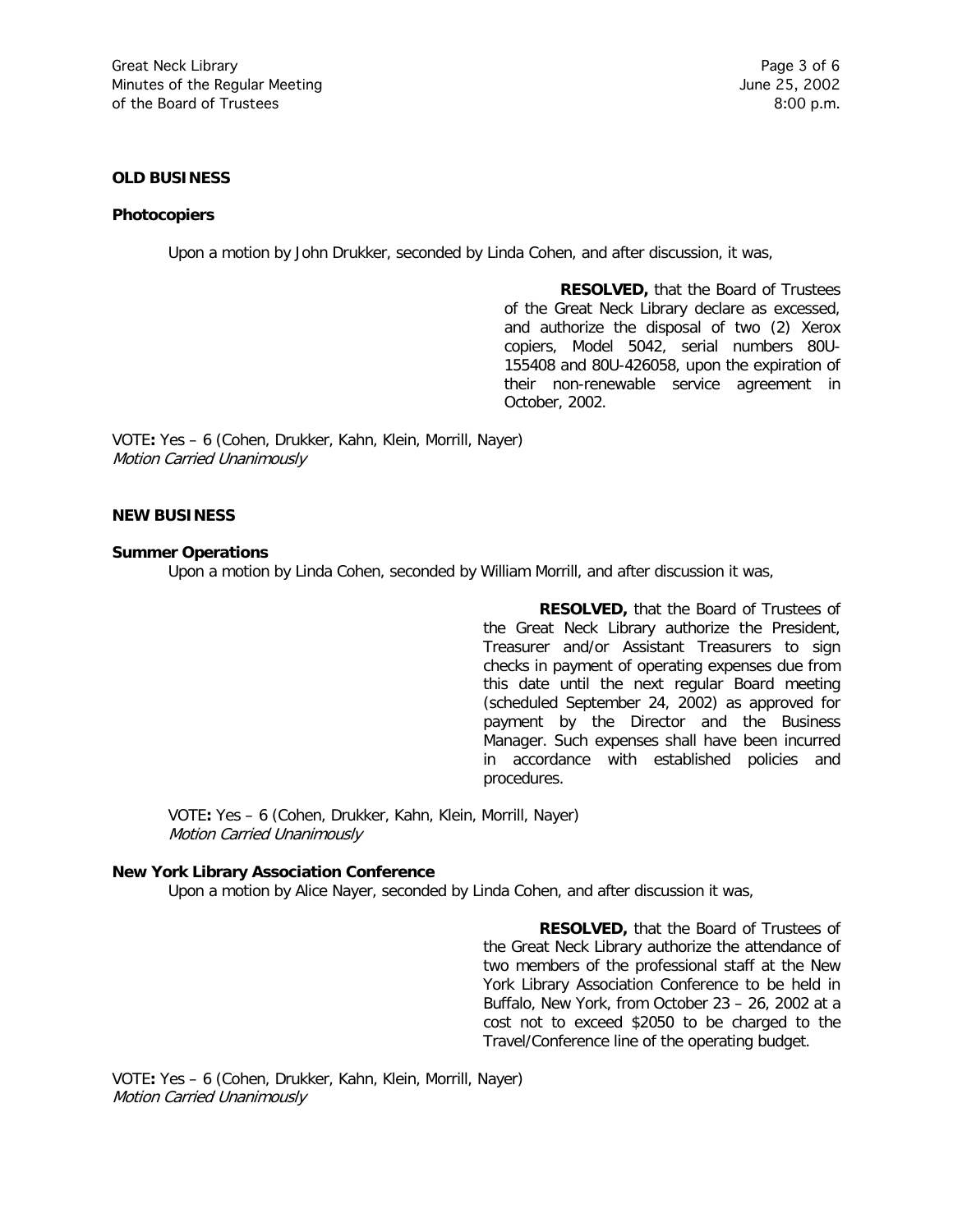Great Neck Library **Page 4 of 6** Minutes of the Regular Meeting The Contract of the Regular Meeting June 25, 2002 of the Board of Trustees 8:00 p.m.

#### **Insurance**

The Library's general liability insurance with Utica National will be expiring September 1, 2002. Exact figures, which will reflect a 15% increase along with alternative quotations, will be presented at the September 25, 2002 meeting of the Board of Trustees.

Public Comment: Mayor Dan Nachmanoff

#### **Retirement Incentive Plans**

Upon a motion by David Kahn, seconded by Linda Cohen, and after discussion it was,

**RESOLVED,** that the Board of Trustees of the Great Neck Library hereby elect to provide the benefits of Part A of Chapter 69 of the Laws of 2002, commencing on October 3, 2002 for all eligible employees who retire with an effective date set during the ninety (90) day period beginning with and immediately following the commencement date and who are otherwise eligible as specified by Part A of Chapter 69, Laws of 2002.

VOTE**:** Yes – 6 (Cohen, Drukker, Kahn, Klein, Morrill, Nayer) Motion Carried Unanimously

Upon a motion by David Kahn, seconded by John Drukker, and after discussion it was,

**RESOLVED,** that the Board of Trustees of the Great Neck Library hereby elect to provide the benefits of Part B of Chapter 69 of the Laws of 2002, commencing on January 1, 2003 for all eligible employees who retire with an effective date set during the ninety (90) day period beginning with and immediately following the commencement date and who are otherwise eligible as specified by Part B of Chapter 69, Laws of 2002.

Public Comment: Marilyn Bliok

VOTE**:** Yes – 6 (Cohen, Drukker, Kahn, Klein, Morrill, Nayer) Motion Carried Unanimously

### **New York State Deferred Compensation Plan**

Upon a motion by Alice Nayer, seconded by Linda Cohen, and after discussion it was,

**RESOLVED,** that the Board of Trustees of the Great Neck Library WHEREAS, the Great Neck Library wishes to adopt the Deferred Compensation Plan for Employees of the State of New York and Other Participating Public Jurisdictions (the "Plan") for the voluntary participation of all eligible employees; and

WHEREAS, the Great Neck Library has been accorded the status of a local public employer by the New York State Employees' Retirement System, and is therefore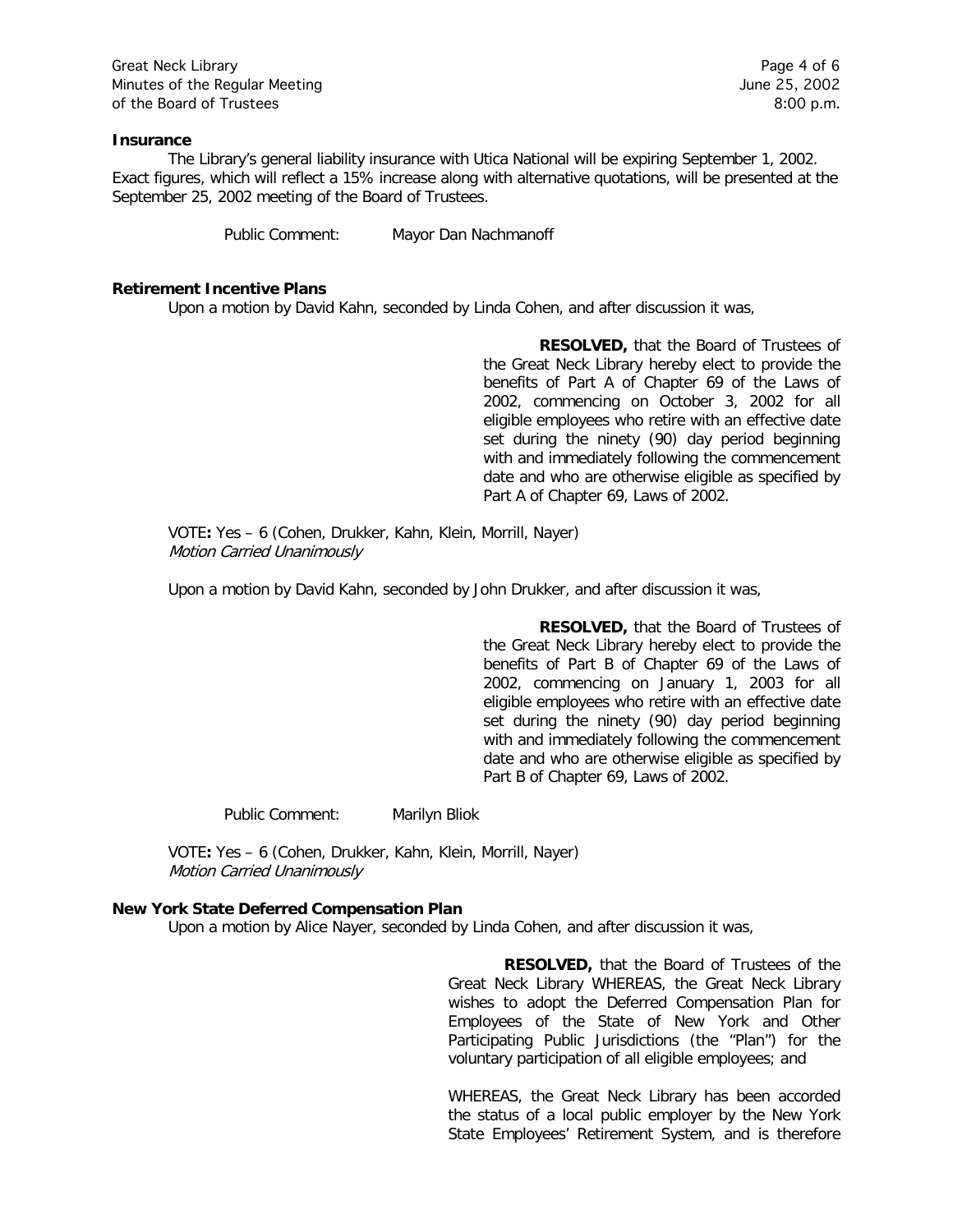eligible to adopt the Plan pursuant to Section 5 of the State Finance Law; and

WHEREAS, the Great Neck Library has reviewed the Plan established in accordance with Section 457 of the Internal Revenue Code and Section 5 of the State Finance Law of the State of New York; and

WHEREAS, the purpose of the Plan is to encourage employees to commence and continue careers with the Great Neck Library by providing eligible employees with a convenient and tax-favored method of saving on a regular and long-term basis and thereby provide for their retirement;

NOW, THEREFORE, it is hereby:

**RESOLVED**, that the Great Neck Library hereby adopts the Plan for the voluntary participation of all eligible employees, subject to the Library's reservation of rights to discontinue participation in the Plan upon due notice to the Plan; and it is further

**RESOLVED**, that the appropriate officials of the Great Neck Library are hereby authorized to take such action and enter into such agreements as are reasonably required or necessary for the adoption, implementation, and maintenance of the Plan; and it is further

**RESOLVED**, that the Administrative Services Agency is hereby authorized to file copies of these resolutions and other required documents with the President of the State of New York Civil Service Commission.

VOTE**:** Yes – 6 (Cohen, Drukker, Kahn, Klein, Morrill, Nayer) Motion Carried Unanimously

### **Department Heads Association**

Upon a motion by John Drukker, seconded by David Kahn, and after discussion it was,

**RESOLVED,** that the Board of Trustees of the Great Neck Library approve the Agreement between the Great Neck Library and the Great Neck Library Department Heads Association dated June 25, 2002 and further, that the President of the Board of Trustees be hereby authorized to execute such agreement.

VOTE**:** Yes – 6 (Cohen, Drukker, Kahn, Klein, Morrill, Nayer) Motion Carried Unanimously

#### **CORRESPONDENCE**

Jack Mattes was not present to speak to her his [corrected 9/24/02] letter [attached].